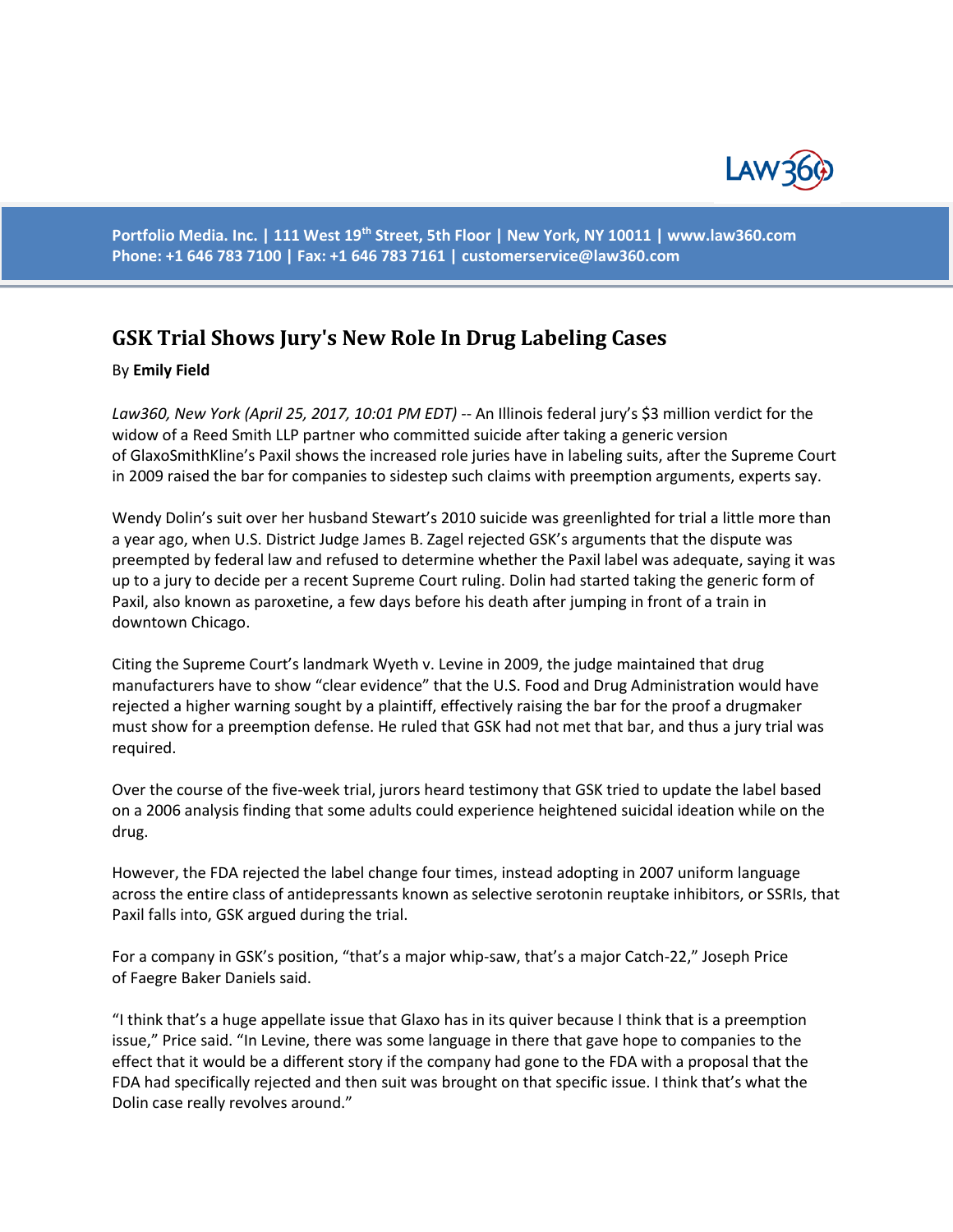Price noted that it was a different judge, U.S. District Judge William T. Hart, who presided over the trial and who may ultimately rule on a post-trial motion that the claims were preempted.

GSK has also stated it will appeal the verdict to the Seventh Circuit, but a recent decision from the Third Circuit — which held in March that a drugmaker must prove to a jury that the FDA blocked a proposed warning for a drug — may complicate a possible preemption argument, attorneys said.

In that ruling, the Third Circuit said there was a valid argument that the FDA would have approved the warning if Merck Sharp & Dohme Corp. had described fractures related to its osteoporosis drug Fosamax in a different way.

"It wouldn't surprise me if they raised a preemption defense on the clear evidence test, but they are playing a little bit with fire there," Max Kennerly of Kennerly Loutey LLC said. "The Seventh Circuit may swiftly agree with the Third Circuit."

Merck had urged the panel to rethink its ruling, arguing a jury shouldn't decide whether the FDA would approve warning language, but the panel shot down its request for an en banc review on April 24.

Along with the Third Circuit's opinion, Kennerly pointed to a decision last year by the Massachusetts Supreme Court, which found that the Levine decision did not bar claims that warnings about the health risks posed by Johnson & Johnson's fever and pain drug Children's Motrin were allegedly inadequate.

The Supreme Court in January declined to review that decision, which upheld a \$140 million jury verdict in favor of a teenager who had developed a life-threatening skin condition.

The trend now in interpreting Levine is that unless there's a very clear rejection by the FDA under all the evidence available to a manufacturer, that isn't enough for a preemption defense and a jury needs to resolve the issues, Kennerly said.

"Now, you're seeing more of a trend that preemption is a demanding defense, in the Supreme Court's own words, and it's an affirmative defense that the defendants have to prove," Kennerly said.

## **Despite the Third Circuit's Fosamax decision, the Seventh Circuit may yet side with GlaxoSmithKline if it raises the issue on appeal, Randall L. Christian of Bowman and Brooke LLP said, pointing to the panel's ruling seven years ago in Robinson v. McKeil Consumer Healthcare.**

Like the case from the Massachusetts Supreme Court, that ruling also involved allegedly inadequate warnings on Children's Motrin, but the panel found in favor of the drug company.

**"In that case, the manufacturer had not actually submitted the label change that got rejected [by the FDA], so GSK has better facts in this case," Christian said.** 

**Absent a clear definition from the Supreme Court of what would constitute clear evidence under Levine, jurors are put in the position of pondering different scenarios why the FDA wouldn't allow a warning change, Christian said.** 

**"No matter what a company submits, there's always going to be a clever plaintiffs lawyer who would come up with slightly different language and argue that we don't know if [the FDA] would have rejected this language," Christian said.**